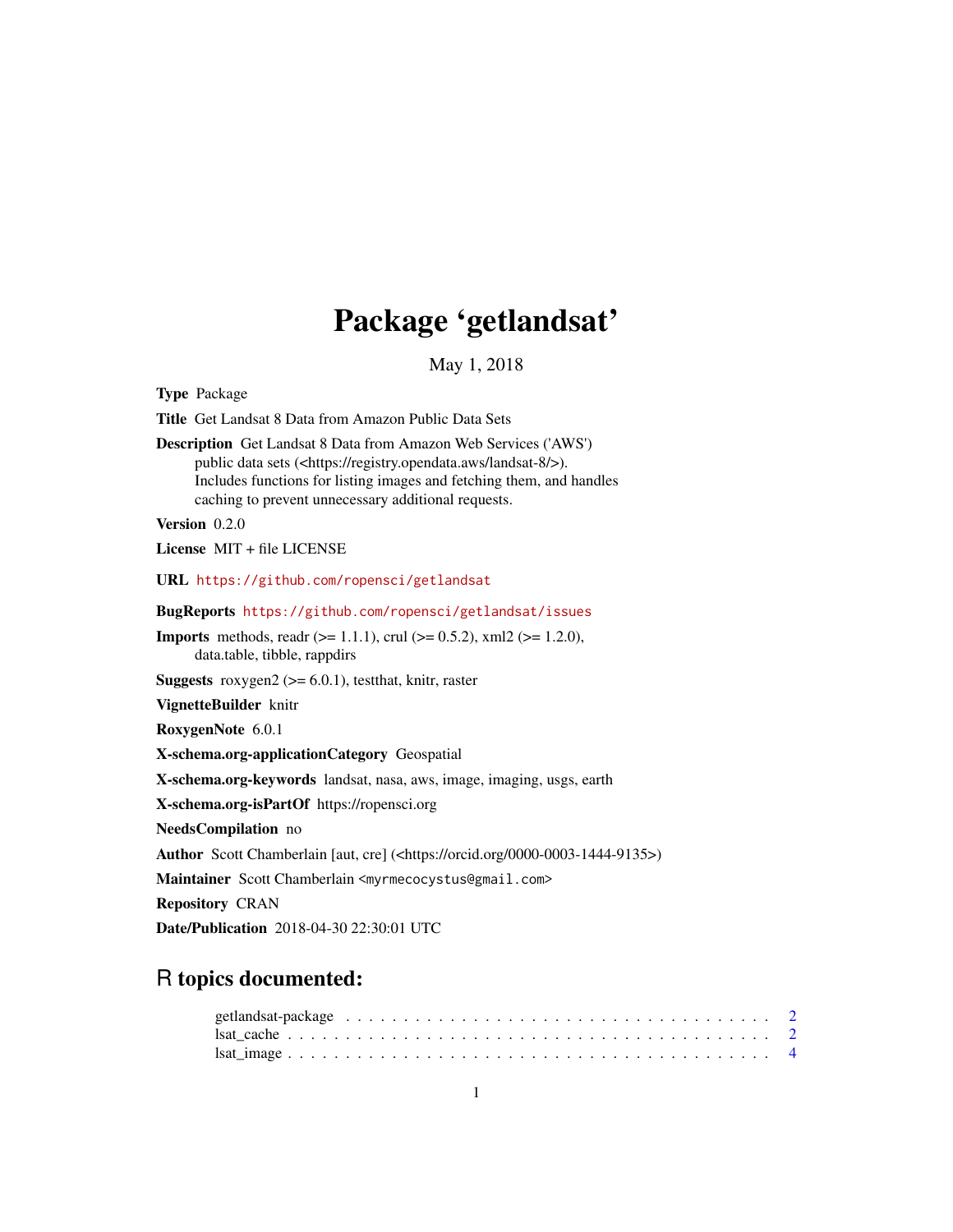#### <span id="page-1-0"></span>2 lsat\_cache lsat\_cache

| lsat scenes $\dots \dots \dots \dots \dots \dots \dots \dots \dots \dots \dots \dots \dots \dots \dots \dots \dots$ |  |
|---------------------------------------------------------------------------------------------------------------------|--|
|                                                                                                                     |  |
|                                                                                                                     |  |

getlandsat-package *getlandsat - get Landsat 8 data from AWS public data sets*

#### Description

getlandsat provides access to Landsat <https://landsat.usgs.gov> 8 metadata and images hosted on AWS S3 at <https://registry.opendata.aws/landsat-8/>. The package only fetches data. It does not attempt to aid users in downstream usage.

#### Examples

```
## Not run:
## List scenes
(res <- lsat_scenes(n_max = 10))
## List scene files
lsat_scene_files(x = res$download_url[1])
## Get an image
### Returns path to the image
lsat_image(x = "LC80101172015002LGN00_B5.TIF")
## Visualize
if (requireNamespace("raster")) {
  library("raster")
  x <- lsat_cache_details()[[1]]
  img <- raster(x$file)
  plot(img)
}
## End(Not run)
```
<span id="page-1-1"></span>lsat\_cache *Manage cached files*

#### Description

Manage cached files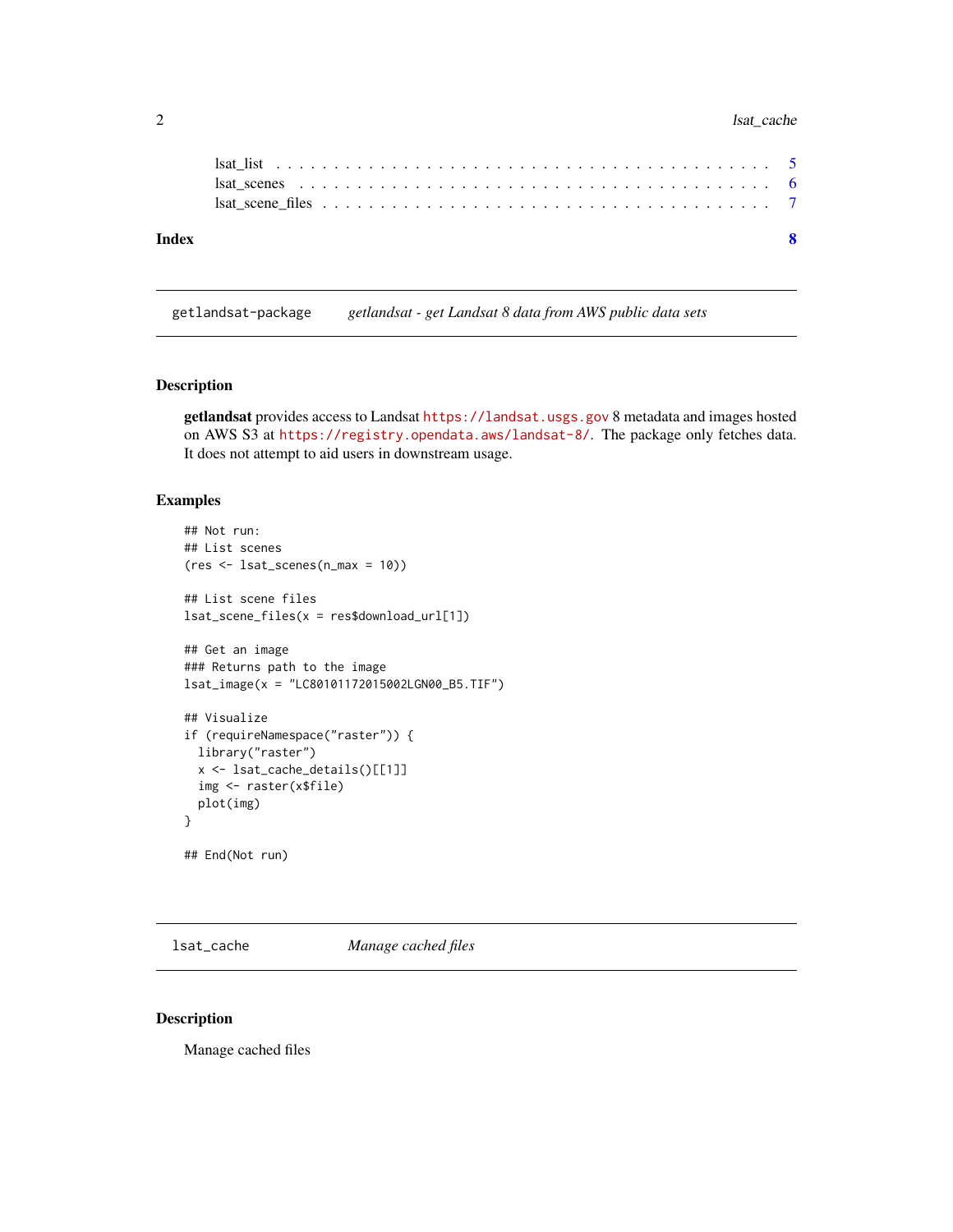<span id="page-2-0"></span>lsat\_cache 3

#### Usage

lsat\_cache\_list()

lsat\_cache\_delete(files, force = TRUE)

```
lsat_cache_delete_all(force = TRUE)
```

```
lsat_cache_details(files = NULL)
```
#### **Arguments**

| files | (character) one or more complete file names            |
|-------|--------------------------------------------------------|
| force | (logical) Should files be force deleted? Default: TRUE |

#### Details

cache\_delete only accepts 1 file name, while cache\_delete\_all doesn't accept any names, but deletes all files. For deleting many specific files, use cache\_delete in a [lapply\(\)](#page-0-0) type call

We cache using [rappdirs::user\\_cache\\_dir\(\)](#page-0-0), find your cache folder by executing rappdirs::user\_cache\_dir("landsa

#### Functions

- lsat\_cache\_list() returns a character vector of full path file names
- lsat\_cache\_delete() deletes one or more files, returns nothing
- lsat\_cache\_delete\_all() delete all files, returns nothing
- lsat\_cache\_details() prints file name and file size for each file, supply with one or more files, or no files (and get details for all available)

#### Examples

```
## Not run:
# list files in cache
lsat_cache_list()
# List info for single files
lsat_cache_details(files = lsat_cache_list()[1])
lsat_cache_details(files = lsat_cache_list()[2])
# List info for all files
lsat_cache_details()
# delete files by name in cache
# lsat_cache_delete(files = lsat_cache_list()[1])
# delete all files in cache
# lsat_cache_delete_all()
```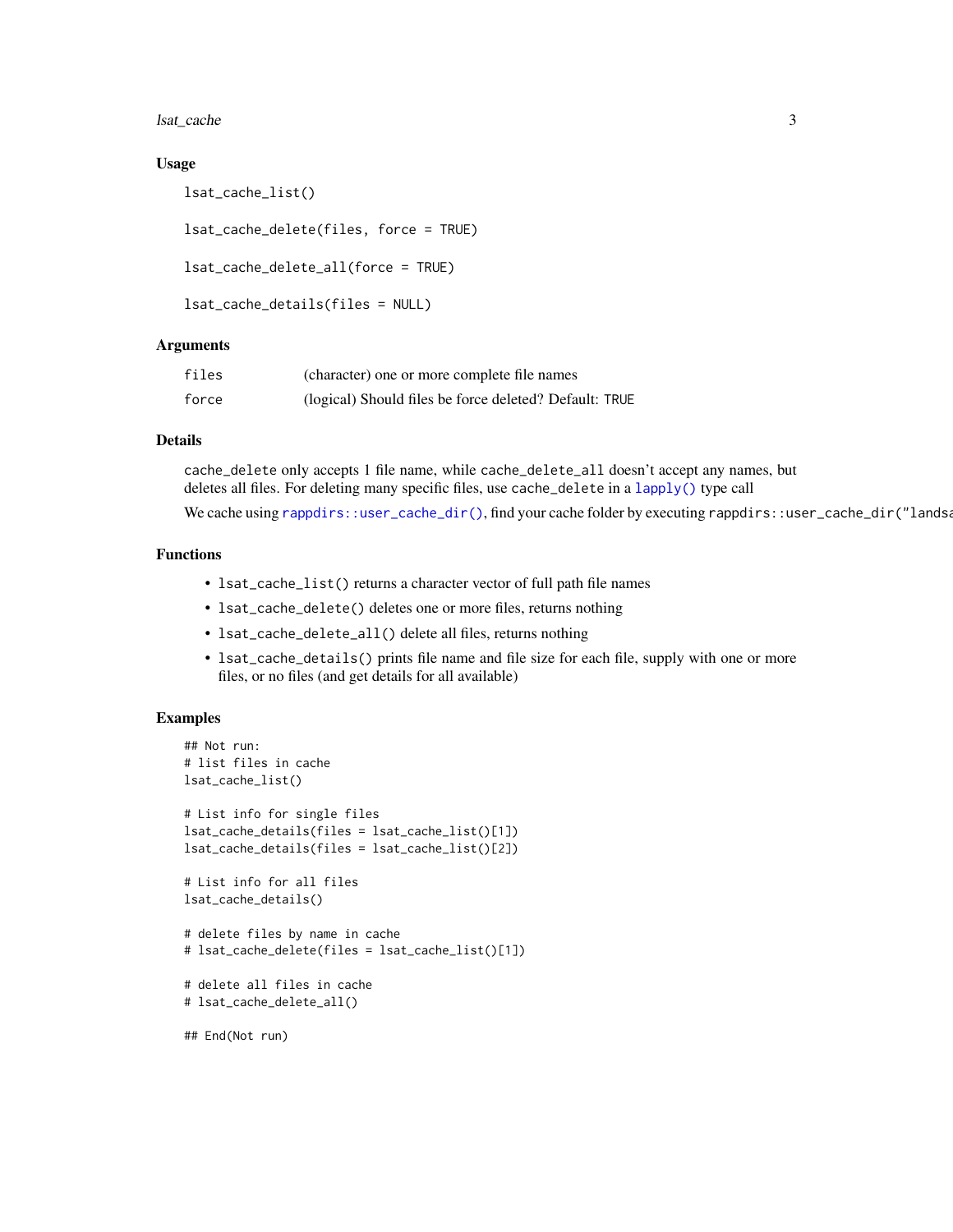<span id="page-3-0"></span>

#### Description

Get Landsat image(s)

#### Usage

 $lsat\_image(x, overwrite = FALSE, ...)$ 

#### Arguments

| $\mathsf{x}$ | (character) A file name for a geotif file, will be more general soon.                                                                                                              |
|--------------|------------------------------------------------------------------------------------------------------------------------------------------------------------------------------------|
| overwrite    | (logical) Will only overwrite existing path if TRUE. Deprecated, will be removed<br>in the next version. If file exists we return that path so there's no chance of<br>overwriting |
| $\cdot$      | Curl args passed on to crul:: HttpClient()                                                                                                                                         |

#### Value

Path to the file, whether found in cache or new file requested.

#### See Also

[lsat\\_cache\(\)](#page-1-1)

#### Examples

```
## Not run:
# pass an image name
(res <- lsat_list(max = 40))
tifs <- grep("\\.TIF$", res$Key, value = TRUE)
lsat_image(tifs[5])
lsat_image(tifs[6])
lsat_image(tifs[9])
# caching
## requesting an image you already have will return path if found
lsat_image(tifs[5])
## End(Not run)
```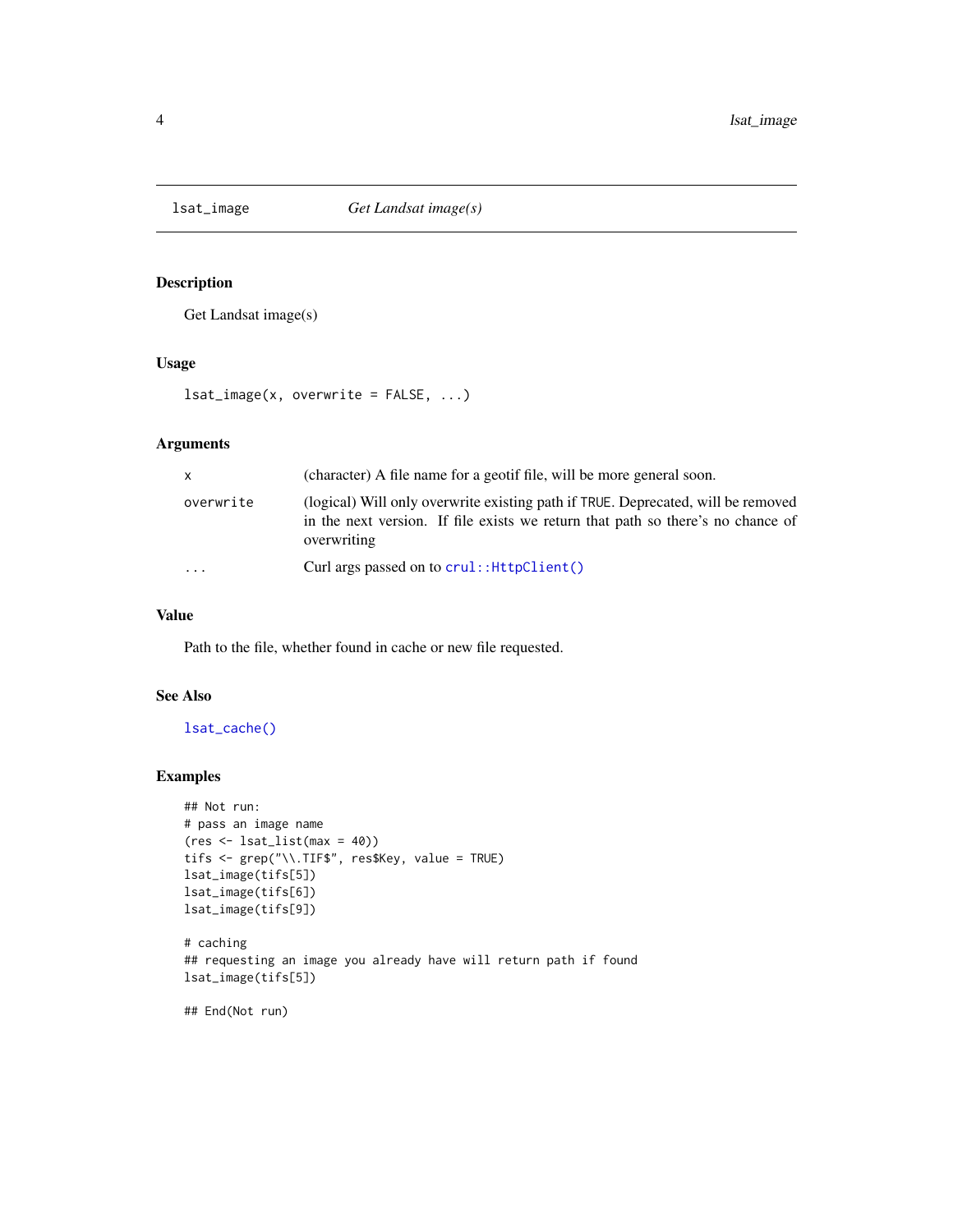<span id="page-4-1"></span><span id="page-4-0"></span>

#### Description

List Landsat images

#### Usage

```
lsat_list(max = NULL, marker = NULL, prefix = NULL, delimiter = NULL,
  ...)
```
#### Arguments

| max       | (integer) number indicating the maximum number of keys to return (max 1000,<br>default 1000).                                                                                                       |
|-----------|-----------------------------------------------------------------------------------------------------------------------------------------------------------------------------------------------------|
| marker    | (character) string that pecifies the key to start with when listing objects in a AWS<br>bucket. Amazon S3 returns object keys in alphabetical order, starting with key<br>after the marker in order |
| prefix    | (character) string that limits the response to keys that begin with the specified<br>prefix                                                                                                         |
| delimiter | (character) string used to group keys. Read the AWS doc for more detail.                                                                                                                            |
| $\cdots$  | curl args passed on to crul:: HttpClient()                                                                                                                                                          |

#### Details

This is an alternative to using [lsat\\_scenes\(\)](#page-5-1). This function uses the AWS S3 API, while lsat\_scenes() downloads the up to date compressed csv file.

#### Examples

```
## Not run:
lsat_list(max = 10)
# paging, start a specific key string
res <- lsat_list(max = 10)
lsat_list(marker = res$Key[10], max = 10)
# curl options
lsat_list(max = 3, verbose = TRUE)
```
## End(Not run)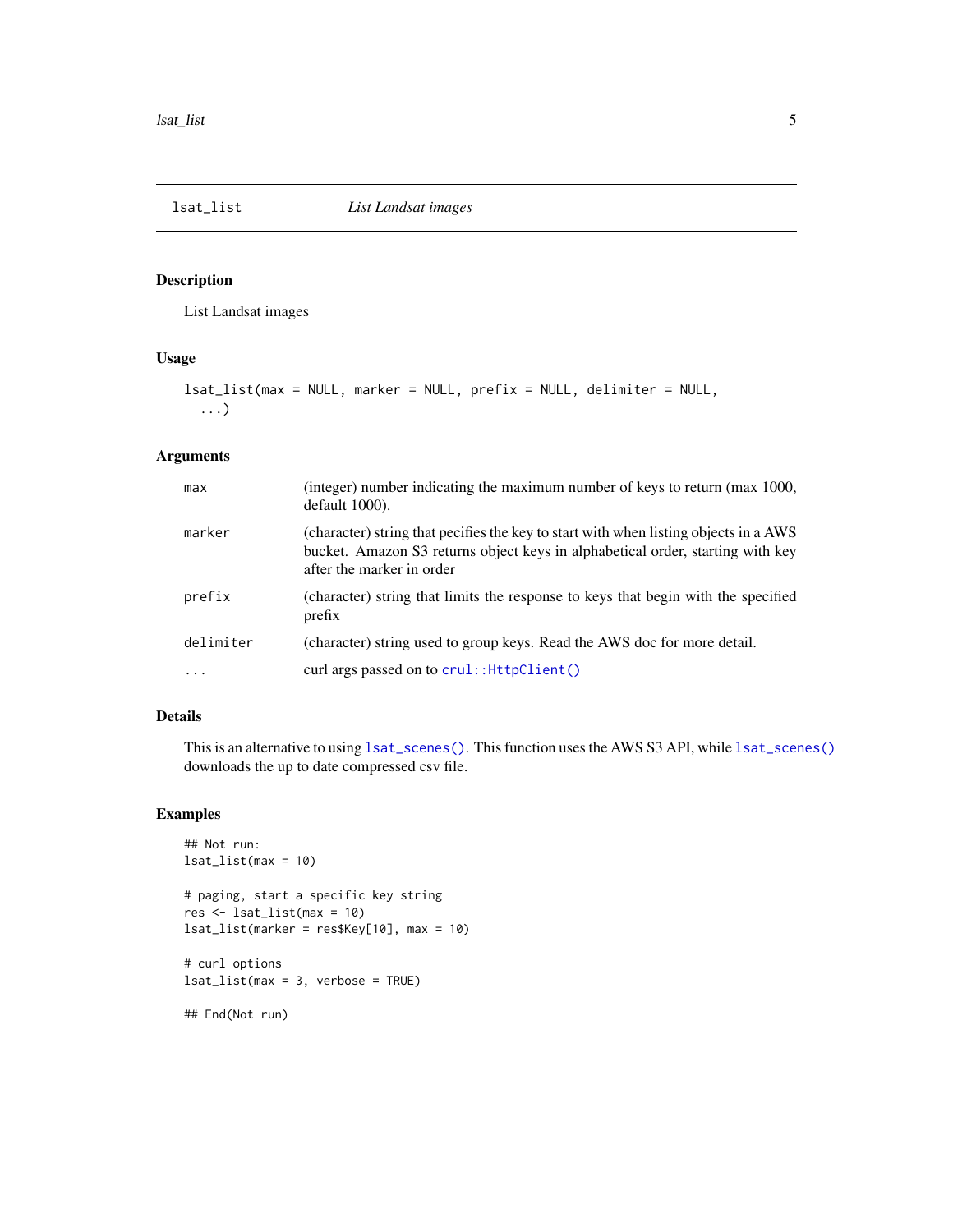<span id="page-5-1"></span><span id="page-5-0"></span>lsat\_scenes *List Landsat scenes*

#### Description

List Landsat scenes

#### Usage

lsat\_scenes(...)

#### Arguments

... Further args passed on to [readr::read\\_csv\(\)](#page-0-0)

#### Details

We use [readr::read\\_csv\(\)](#page-0-0) to read the scene list file from [http://landsat-pds.s3.amazonaws.](http://landsat-pds.s3.amazonaws.com/scene_list.gz) [com/scene\\_list.gz](http://landsat-pds.s3.amazonaws.com/scene_list.gz). See the help file for [readr::read\\_csv\(\)](#page-0-0) for what parameter you can pass to modify it's behavior.

This is an alternative to using [lsat\\_list\(\)](#page-4-1). This function downloads the up to date compressed csv file, while [lsat\\_list\(\)](#page-4-1) uses the AWS S3 API.

#### See Also

[lsat\\_scene\\_files\(\)](#page-6-1)

#### Examples

```
## Not run:
res <- lsat_scenes()
res
# read only N rows
lsat_scenes(n_max = 10)
## End(Not run)
```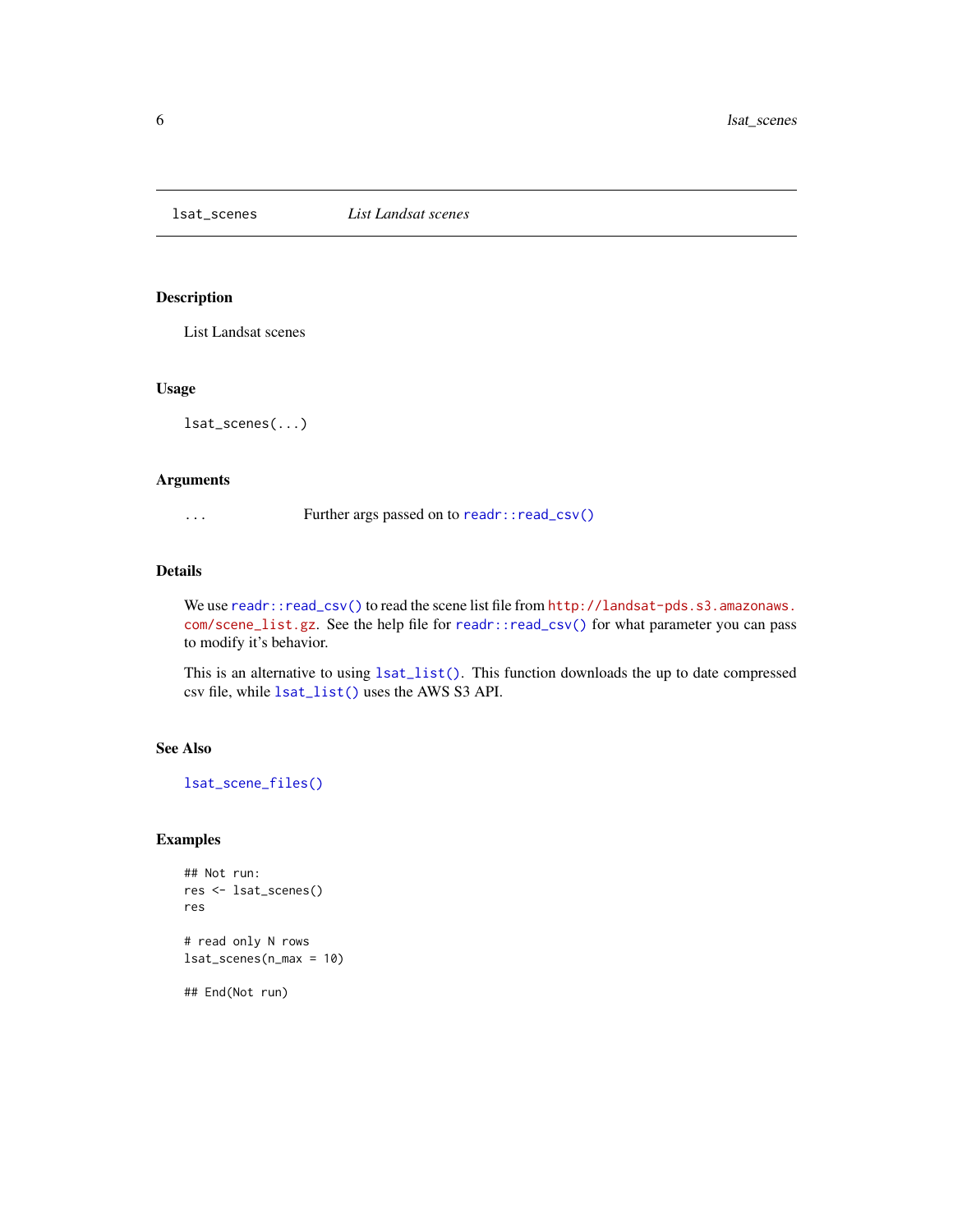<span id="page-6-1"></span><span id="page-6-0"></span>lsat\_scene\_files *List files for a Landsat scene*

#### Description

List files for a Landsat scene

#### Usage

lsat\_scene\_files(x, ...)

#### Arguments

|          | (character) A URL to a scene html file        |
|----------|-----------------------------------------------|
| $\cdots$ | Curl options passed on to crul:: HttpClient() |

#### Details

This function fetches files available in a scene, while [lsat\\_scenes\(\)](#page-5-1) lists the scenes, but not their files

#### Value

A data.frame with two columns:

- file file name
- size file size

#### See Also

[lsat\\_scenes\(\)](#page-5-1)

#### Examples

```
## Not run:
res <- lsat_scenes(n_max = 10)
lsat_scene_files(x = res$download_url[1])
lsat_scene_files(x = res$download_url[2])
```
## End(Not run)